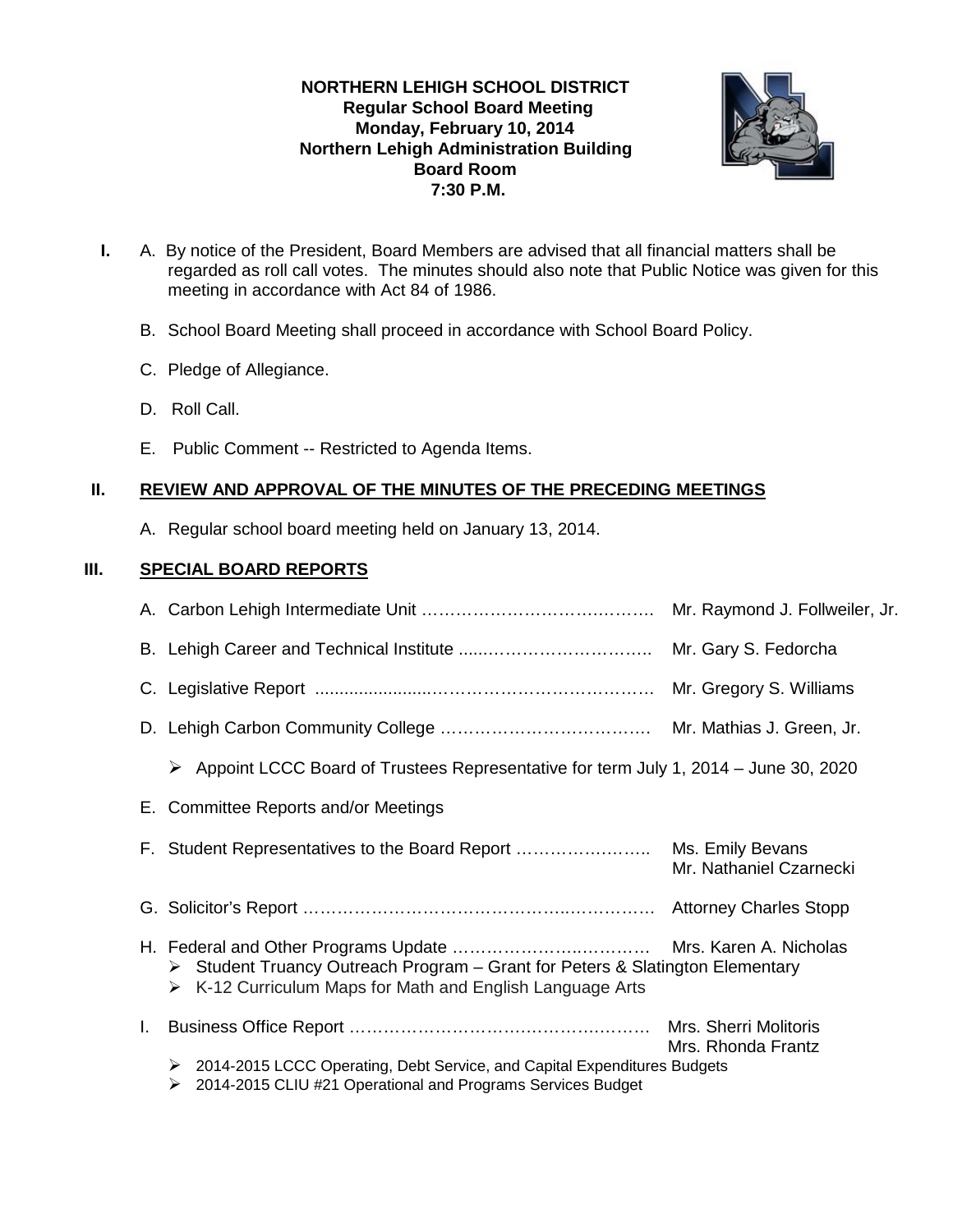- J. Superintendent's Report ………………..………………….……….. Mr. Michael W. Michaels
	- $\triangleright$  National School Counselors Week February 3-7, 2014
	- $\triangleright$  Steckel & Stopp Law Firm Donation
	- Gym Roof Update
	- Snow Removal
	- $\triangleright$  NIMS Training

K. An executive session will be held at 6:15 p.m. in the Administration Office Conference Room.

### **IV. PERSONNEL**

A. Resignation

Accept the resignation of Dima Hanna from her position as Cook's Helper effective December 31, 2013. Mrs. Hanna will remain on the substitute lists.

#### B. Administrative Transfer - Non-Instructional

| Middle School PCA                                                                                     |
|-------------------------------------------------------------------------------------------------------|
| High School Emotional Support Aide Monday-Friday,<br>9:30am-2:00pm replacing Ellen Kiss who resigned. |
| No change of salary<br>Upon Receipt of Replacements Clearances                                        |
|                                                                                                       |

#### C. Appointment – Non-Instructional

| Nicholas Bachman            |                                                       |
|-----------------------------|-------------------------------------------------------|
| Assignment:                 | Middle School PCA replacing Elizabeth Trantham who is |
|                             | being administratively transferred.                   |
| Salary:                     | \$11.40 Per Hour Monday-Friday, 9:45am-2:15pm up to   |
|                             | 180 Student Days a school year plus additional 20 Hrs |
|                             | for Staff Development according to language in MOU    |
| Effective:                  | Upon Receipt of Clearances                            |
| *60 Day probationary period |                                                       |

#### D. Change of Status - Non-Instructional

| Jamie Kuhns |                                     |
|-------------|-------------------------------------|
| From:       | Part Time High School Cook's Helper |
| To:         | Full Time High School Cook's Helper |
| Salary      | No Change in Salary                 |
| Effective:  | February 11, 2014                   |

#### E. Salary Adjustments

Acknowledge the following teacher who has completed the requirements per the Collective Bargaining Agreement that would entitle them to a salary increase for the second half of the 2013-2014 school year:

| <b>Kristin Hubbs</b> |              |
|----------------------|--------------|
| From:                | Step $8B+24$ |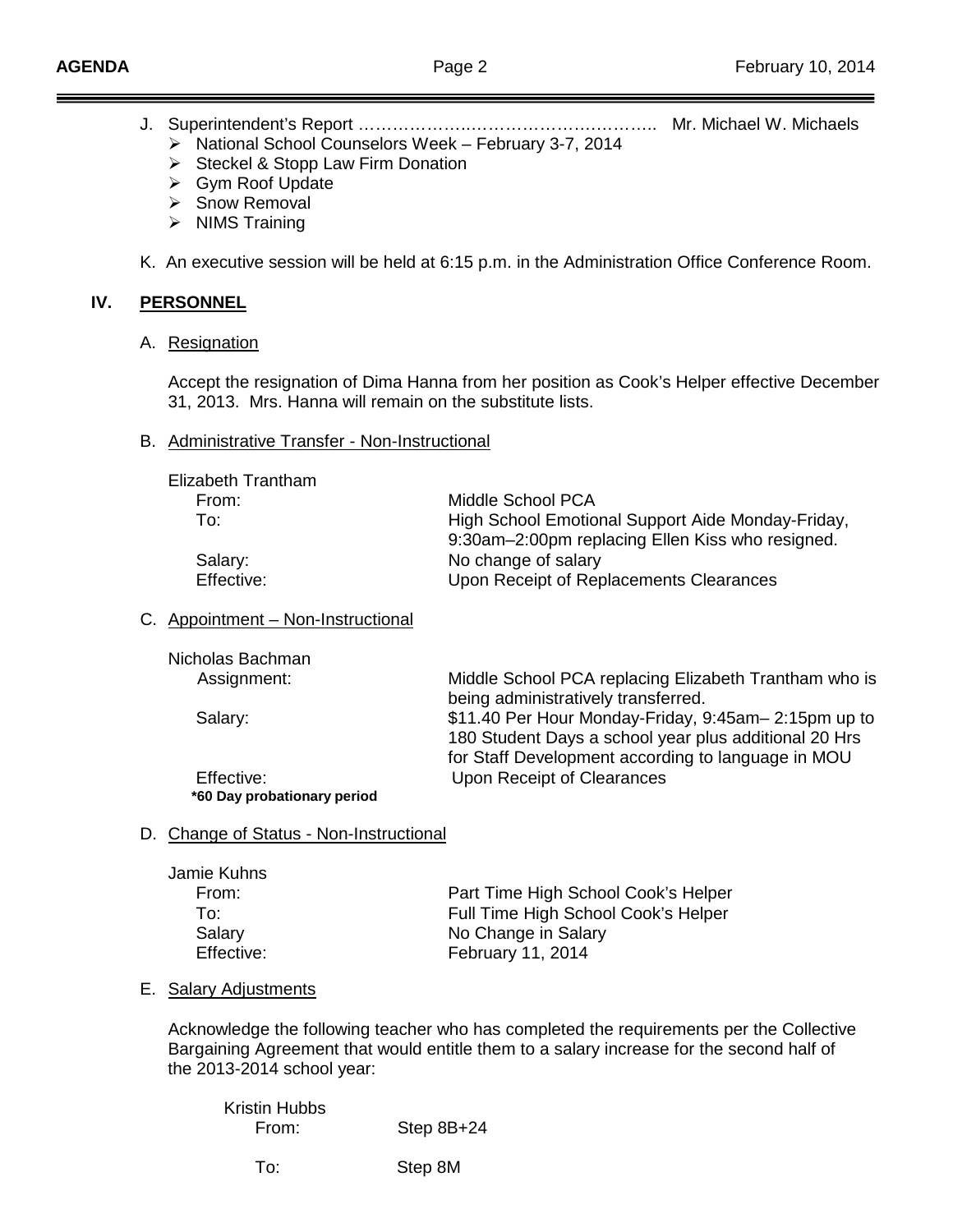#### F. Substitute - Instructional

Approve the following substitute teacher for the 2013-2014 school year at the 2013-2014 substitute teacher rates as approved on the Supplementary Personnel Salary Schedule:

Melissa Frederickson\* – Art K-12 **\*Pending Verification of Missing Personnel File Items**

#### G. Unpaid Volunteers

Approve the following unpaid volunteers for the High School Musical for the 2013-2014 school year:

Megan Hoffman\* Choreographer Cynthia Geho\* Pianist and Vocal Coach **\*Pending Verification of Missing Personnel File Items**

### **V. POLICY**

#### A. Board Policy Second Reading

Approve school board policy #913 – Community – Nonschool Organizations/Groups/Individuals, as presented after second reading. **(Attachment #1)**

#### **VI. CONFERENCES**

## **VII. CURRICULUM AND INSTRUCTION**

A. Induction Program

Approve the following teacher as helping teacher in the Northern Lehigh School District Induction Program for the 2013-2014 school year:

| <b>Helping Teacher</b> | Inductee       | Stipend  |
|------------------------|----------------|----------|
|                        |                |          |
| Rachel Reiter          | Steven Jonkman | \$750.00 |

- B. Approve the resolution to identify Official Local School District Holidays (OLSDH) in accordance with PA School Code Section 1502. **(Attachment #2)**
- C. Approve the 2014-2015 Northern Lehigh School District Calendar as presented. **(Attachment #3)**

#### **VIII. OLD BUSINESS**

# **IX. NEW BUSINESS**

## **X. FINANCIAL**

- A. Approve the Following Financial Reports:
	- 1. General Fund Account month of December
	- 2. NLMS Student Activities Account month of December
	- 3. NLHS Student Activities and Scholarship Account month of December